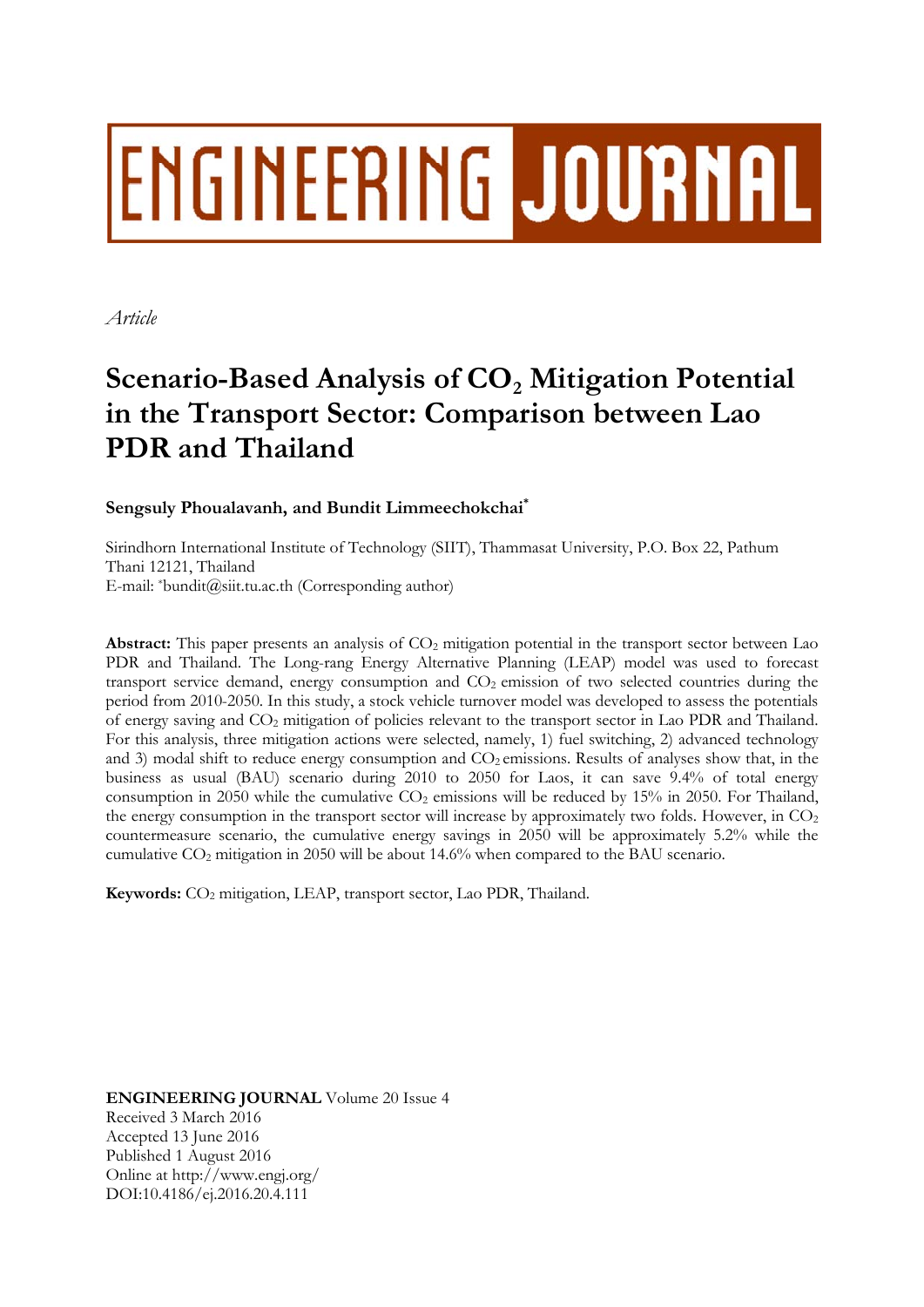#### **1. Introduction**

Transportation is the backbone driving the economy of a nation, which provides access to service for the masses of country and plays a vital role in determining the trend and pace of economic growth. The transport sector in many countries has significant impact on energy-related CO<sub>2</sub> emissions. It included exhibits of the energy security condition in those countries. Energy reduction and  $CO<sub>2</sub>$  mitigation are vital issues that many countries around the world and international organization are playing on it, especially for countries highly depending on imported oil [1, 2].

Laos and Thailand are two developing countries, located in Southeast of Asia, which have different characteristics in terms of economic development, along with their energy consumption and transportation landscape. In comparison with Laos, Thailand has high economic development. Its population is also higher than Laos. In 2010, Thailand has an approximate population of 66 million inhabitants [3] with a vehicle stock of approximately 28.5 millions [4], which is dominated by motorcycle and passenger cars. The total estimated passenger travel demand of Thailand in 2010 was about 270 billion passenger-kilometre (pkm) [5]. The fuels used are also highly diversified, where biofuels variants of gasoline and diesel, liquefied petroleum gas (LPG) and compressed natural gas (CNG) are widely used and promoted by the relevant government authorities of Thailand.

Unlike Thailand, Laos is a smaller country, with a population of approximate 6.5 million people. In 2010, the total number of vehicles registered in Laos reached 1 millions, which mostly dominated by motorcycle with a share of 80% [6]. Laos has a very primitive transportation system in terms of road transport when compared with Thailand; there are only two types of fuels. They are diesel and gasoline. Being a landlocked country, Laos depends heavily on road transport. The total travel demand of Laos in 2010 was accounted for 2.7 billion pkm and 0.6 billion ton-kilometre (tkm). The road transport was accounted for 95% of total pkm and 88% of total tkm [7]. The remaining passengers and freight traffics were carried through waterways and air transport.

Transport sector of both countries are important to the respective countries because they are significant emitter of CO<sub>2</sub> and are highly oil-consuming sectors. Thailand is the second largest energy consumption in Association of Southeast Asian Nation (ASEAN) countries [8] with a total final energy consumption of approximately 70,247 ktoe in 2010. Since Thailand began transforming from its agricultural-based economy to an industry one, the transport sector has become one of the largest energy consuming and  $CO<sub>2</sub>$  emitting sectors by sharing 35% to total energy consumption and contributing 26% to total CO2 emissions in 2010 [9, 10]. Road transport is widely used mode and it is a major energy consumer in the transport sector where its energy consumption was accounted for 77% in the transport sector. Gasoline and diesel play vital role where their share was about 94.27% of total energy consumption in Thailand's transport sector. In terms of energy supply, Thailand has been depended on imported oil up to 60% of its total consumption and the rest is coming from domestic resources [11]. Laos has very small energy consumption when compared to Thailand with a total energy used about 2,312 ktoe. Transport sector is the major energy-consuming sector in Laos with a share of 22% of total final energy consumption. Road transport is the highest energy-consuming mode in the transport sector where its energy consumption was accounted for 98% and remainder is the air transport mode. Laos has a very primitive transportation system in terms of road transport where they are only diesel and gasoline, which play an important role in this sector and they are the main fuels which will be responsible for increasing CO<sub>2</sub> emissions in the transport sector. Since Laos does not have endogenous oil resources to meet its entire demand it is imperative to import petroleum from overseas countries. In 2010, the imported petroleum volume was accounted for 646 million litters.

Based on the above information, both countries have faced similar issues, mainly in terms of increasing trend of fossil demand in the transport sector. This trend would strongly impact on the reliability of future energy supply in the sector, along with energy-related CO<sub>2</sub> emissions. Therefore, the objective of this study is to examine energy savings and  $CO<sub>2</sub>$  mitigation potential of policies in both countries. The chosen mitigation actions are modal shifts, advanced technology penetration, bio-energy. The Long-rang Energy Alternative Planning (LEAP) model was used to forecast sector-wise transport demand until 2050. The base year is set as 2010 due to availability of related data.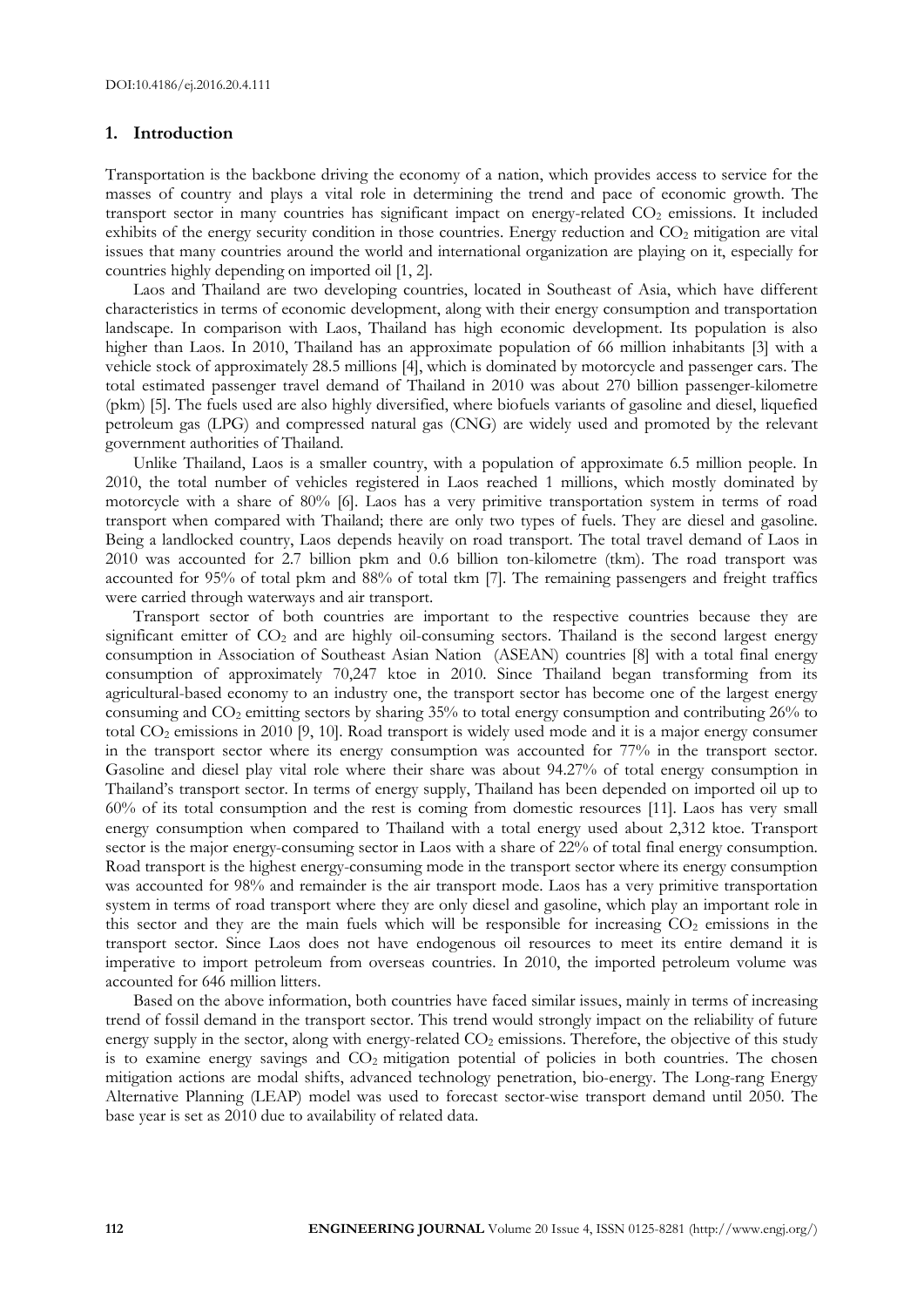#### **2. Methodology**

#### **2.1. Data Collection and Estimate of Future Demand**

The goal of this study is to investigate the energy consumption and  $CO<sub>2</sub>$  emissions in the transport sector under business-as-usual (BAU) scenario and different counter measures actions in Laos and Thailand. The estimation of sector-wise transport energy demand and  $CO<sub>2</sub>$  emissions were performed by using the longrang energy alternative planning (LEAP) model. LEAP is a computer simulation program for simulation of costs and emissions from energy consumption, production and resource extraction for long-term planning by assessing the effects: physical, economic and environmental impacts of alternative energy programs, technologies, investments and actions [12, 13]. Fig 1 presents the methodology for Laos and Thailand in this study.



Fig. 1. Flow diagram of the methodology for estimation of energy savings and  $CO<sub>2</sub>$  mitigation.

In LEAP model, the transport sectors of Laos and Thailand are modelled and calibrated with the extent of details, nearly close enough to represent the actual system. In case of Thailand, data on vehicles and energy consumption have been obtained from Ministry of Land transport [4] and Ministry of Energy [10]. The GDP and population have been obtained from [3]. The road transport sector in Thailand is modelled as eight passenger vehicle types and two freight vehicle types. The passenger vehicle type includes motorcycles, motor-tricycles, small sedans, large sedans, passenger vans, taxis, buses and others. The freight vehicle types are pick-ups and trucks. The time horizon for the model is considered from 2010 to 2050.

For Laos, The historical data such as the number of vehicles and energy consumption have been obtained from government offices such as ministry of public works and transport, and the ministry of energy and mines. To meet energy performance; the important data such as the vehicle kilometer travel (VKT) and fuel economy were obtained from [14] and [15]. The number of vehicle types in the future years is estimated individually by linear regression function, which depends on socio-economic variables: the population and gross demotic product (GDP) of Laos.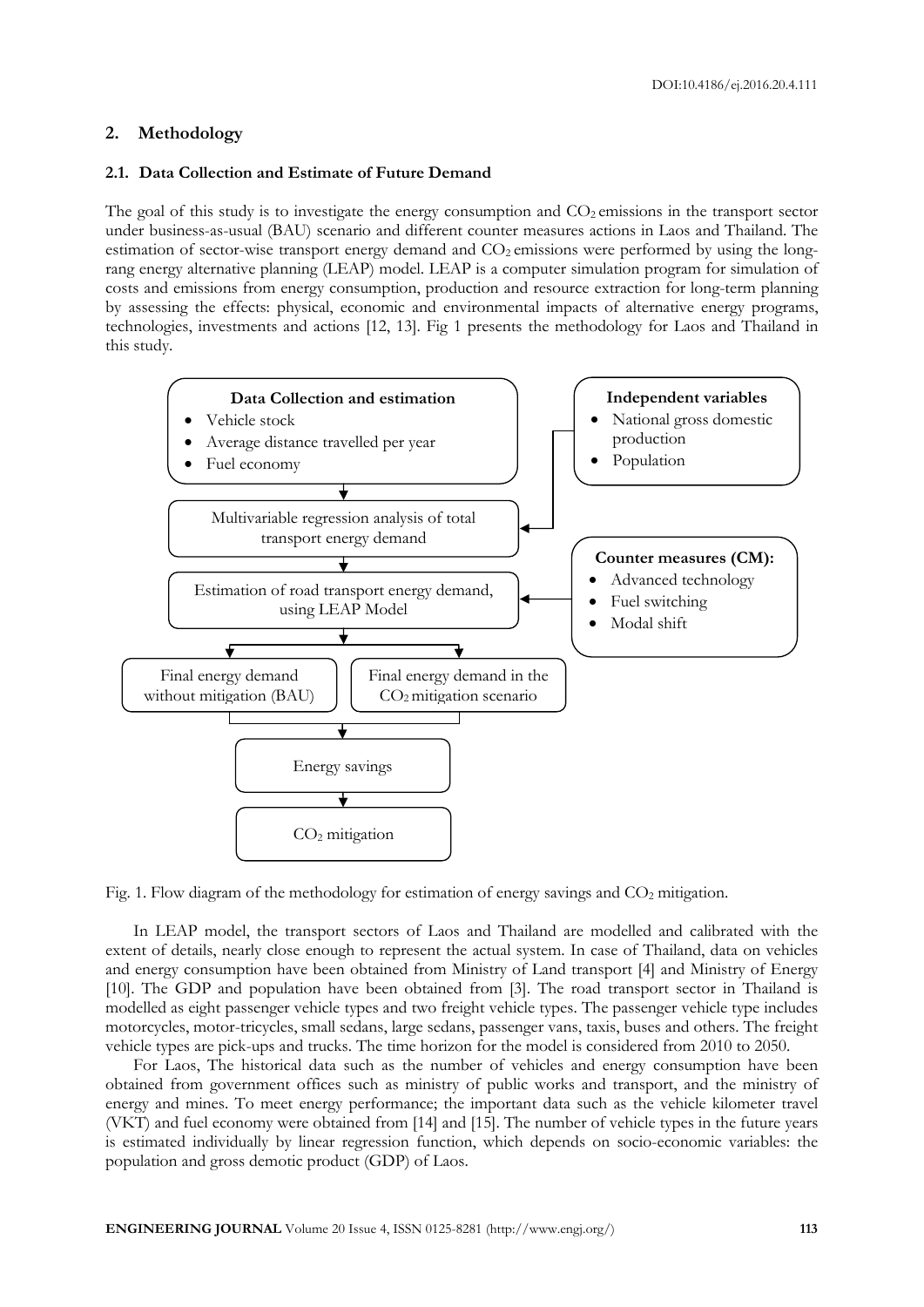#### **2.2. Transport Demand Modelling**

In this study, the BAU scenario acts as a reference case that helps to estimate and analyze the energy demand in the transport sector which will be expressed under the assumption where no policies or actions on energy savings and CO<sub>2</sub> mitigation. Along with the BAU, there is one another specific scenario that exists mitigation actions under countermeasures (CMs). In this study, three mitigation actions are selected under CMs. They are fuel switching, advanced technology, and modal shift actions. Fuel switching action is classified into two alternative fuels as gasohol (gasoline blended with ethanol) and bio-diesel (diesel blended with bio-oil). Gasohol includes E10, E20 and E80 (10%, 20% and 80% of ethanol blended with gasoline by volume). Bio-diesels consist of B5, B10 and B20 (5%, 10% and 20% of bio-oils blended with diesel by volume). The advanced technology scenario includes three technologies; hybrid vehicle (HB), pug-in hybrid vehicle (PHB) and electric vehicle (EVs) whilst, the modal shift will substitute motorcycles for buses and sedans, and substitute non-motorized transports, walking and bicycles, for motorcycles and buses.

The CO2 countermeasures considered in this study are gathered from various literatures. The technological details relevant to efficiency improvement and vehicle technologies are considered with various degrees of technology categories, along with the suitability of the county such as infrastructure and economy condition. In this study, the share constraints of mitigation actions in the CMs scenario is designed and analysed in both countries, which considered technologies have been obtained from [5] ,[16], [17] and [18]. The average GDP growth rate during 2010-2030 is 4.11% and 5.92% for Thailand and Laos respectively, and during 2031-2050 is 2.70% and 4.30%. For the average population growth rate during 2010-2030 is 0.49% and 1.45% for Thailand and Laos respectively, and during 2031-2050 is 0.51% and 0.87% for Thailand and Laos respectively (see appendix). Table 1 shows the share constraints of mitigation actions in CMs scenario for both countries.

|                             | Maximum share constraints |         |        |        |
|-----------------------------|---------------------------|---------|--------|--------|
| Counter measures (CMs)      | 2010                      | 2020    | 2030   | 2050   |
| Existing vehicles           | $100\%$                   | $100\%$ | 100%   | 100%   |
| Hybrid                      | $0\%$                     | $5\%$   | 10%    | 25%    |
| Plug-in hybrid              | $0\%$                     | $0\%$   | $5\%$  | $10\%$ |
| Electric vehicle            | $0\%$                     | $0\%$   | $5\%$  | 10%    |
| Modal shift: non-motorized  | $0\%$                     | $5\%$   | $10\%$ | 10%    |
| Transport                   |                           |         |        |        |
| Modal shift $-$ to bus      | $0\%$                     | $3\%$   | $5\%$  | $10\%$ |
| Fuel switching to renewable | $0\%$                     | $5\%$   | 10%    | 30%    |

Table 1. The share constraints of mitigation actions in CMs scenario for Laos and Thailand.

#### **3. Results and Discussion**

This section presents the results of the transport demands for Laos and Thailand where the results for BAU and CMs scenarios are presented along the lines of energy consumption, and  $CO<sub>2</sub>$  emissions and mitigation. In addition, fuel compositions are also discussed.

#### **3.1. Energy Consumption and CO2 Emissions**

Fig. 2 presents the energy consumption of the transport sector in Thailand in the BAU and CMs scenarios between 2010 and 2050. It can be seen that energy demand in Thailand's transport will increase from 19,552 ktoe in 2010 to 37,023 ktoe in 2050 with a total growth rate of 89%. By adopting the mitigations/countermeasures, the total growth rate of energy consumption will drop to 79% when compared to the BAU scenario in 2050. Meanwhile, the cumulative reduction of energy consumption in the CMs scenario accounted for 1,935 ktoe when compared to the BAU scenario in 2050.

Likewise, Fig. 3 shows  $CO<sub>2</sub>$  emissions in the Thailand's transport sector in the BUA and CMs scenarios. As seen in the energy consumption results (Fig. 2), CO<sub>2</sub> emissions also show the same trend due to increasing energy demand and high fossil fuel consumption, resulting carbon dioxide emissions will increase from 105.5 Mt-CO<sub>2</sub> in 2010 to 218.7 Mt-CO<sub>2</sub> in 2050. On the other hand, by adopting these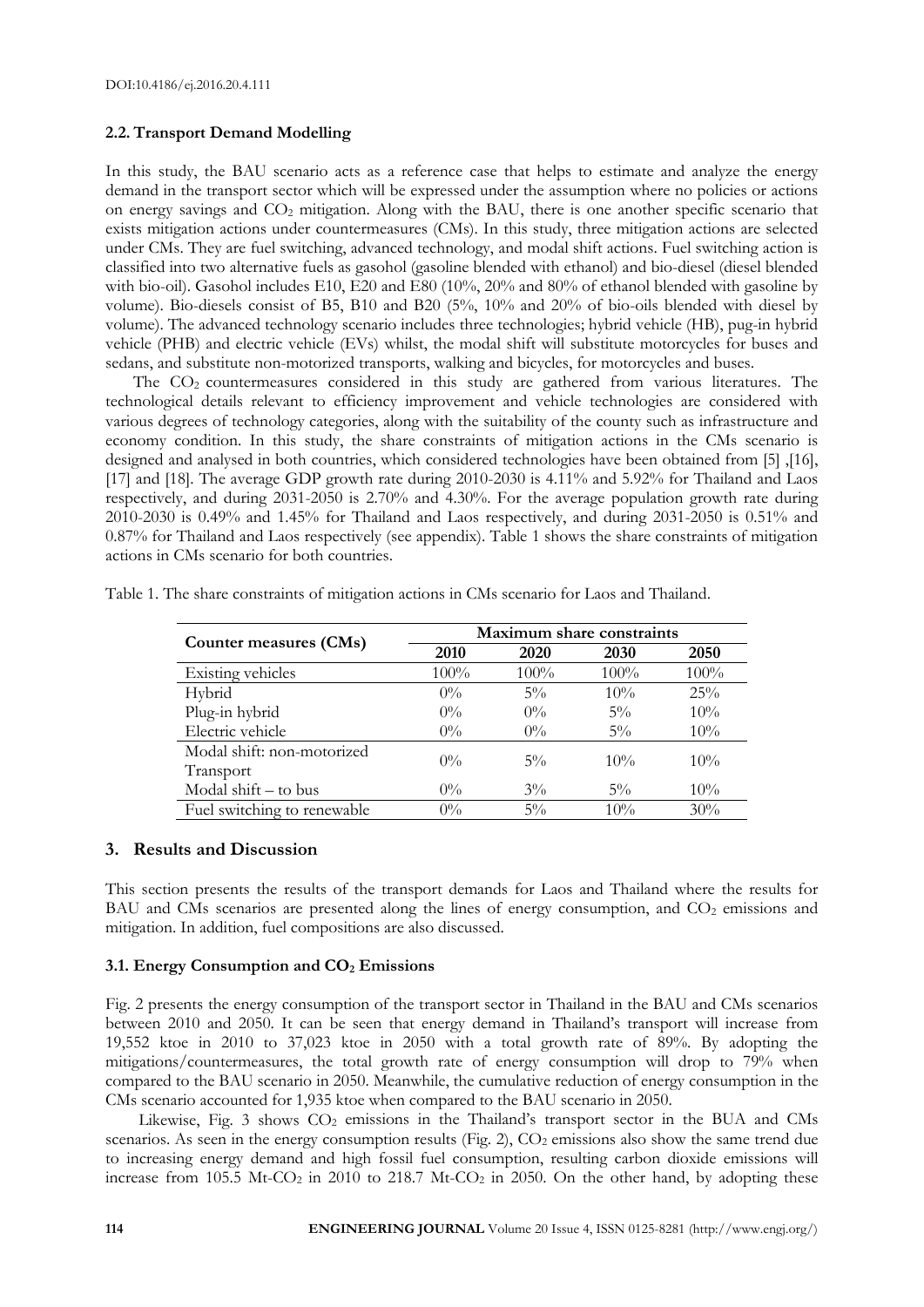counter measures it will result in decreasing  $CO<sub>2</sub>$  emission from 2.7% to 1.9% per year in 2050. It also can mitigate the carbon dioxide emissions by 14.6% in 2050 when compared with the BAU scenario. Fig. 2 shows the energy consumption, and Fig. 3 shows CO<sub>2</sub> emissions in the BAU and CMs scenarios in selected years for Thailand.



Fig. 2. Energy consumption in the transport sector in selected years for Thailand.



Fig. 3. CO<sub>2</sub> emissions in the transport sector in selected years for Thailand.

Fig 4 shows the energy demands in Laos. In the BAU scenario, energy demand will increase from 548 ktoe in 2010 to 2,823 ktoe in 2050 with a total growth rate of 425% when compared with the base year 2010. In the CMs case, the energy saving will be approximately 9.4% when compared with the BAU in 2050. CO2 emission was 1,656 thousand tons of carbon dioxides in 2010 and will increased to 8,511 thousand tons in 2050 with total growth rate of 414%. By adopting the countermeasures,  $CO<sub>2</sub>$  emissions will be reduced with total growth rate of  $338\%$  where total  $CO<sub>2</sub>$  emission will be accounted for  $7.247$ thousand tons CO<sub>2</sub> in 2050 and the cumulative CO<sub>2</sub> mitigation will reach 15% against the BAU scenario during 2010-2050.

From the results, it can be seen that energy demand and  $CO<sub>2</sub>$  mitigation between Laos and Thailand are different because both countries have different socio-economic characteristics, which are the main drivers of transport demand in both countries.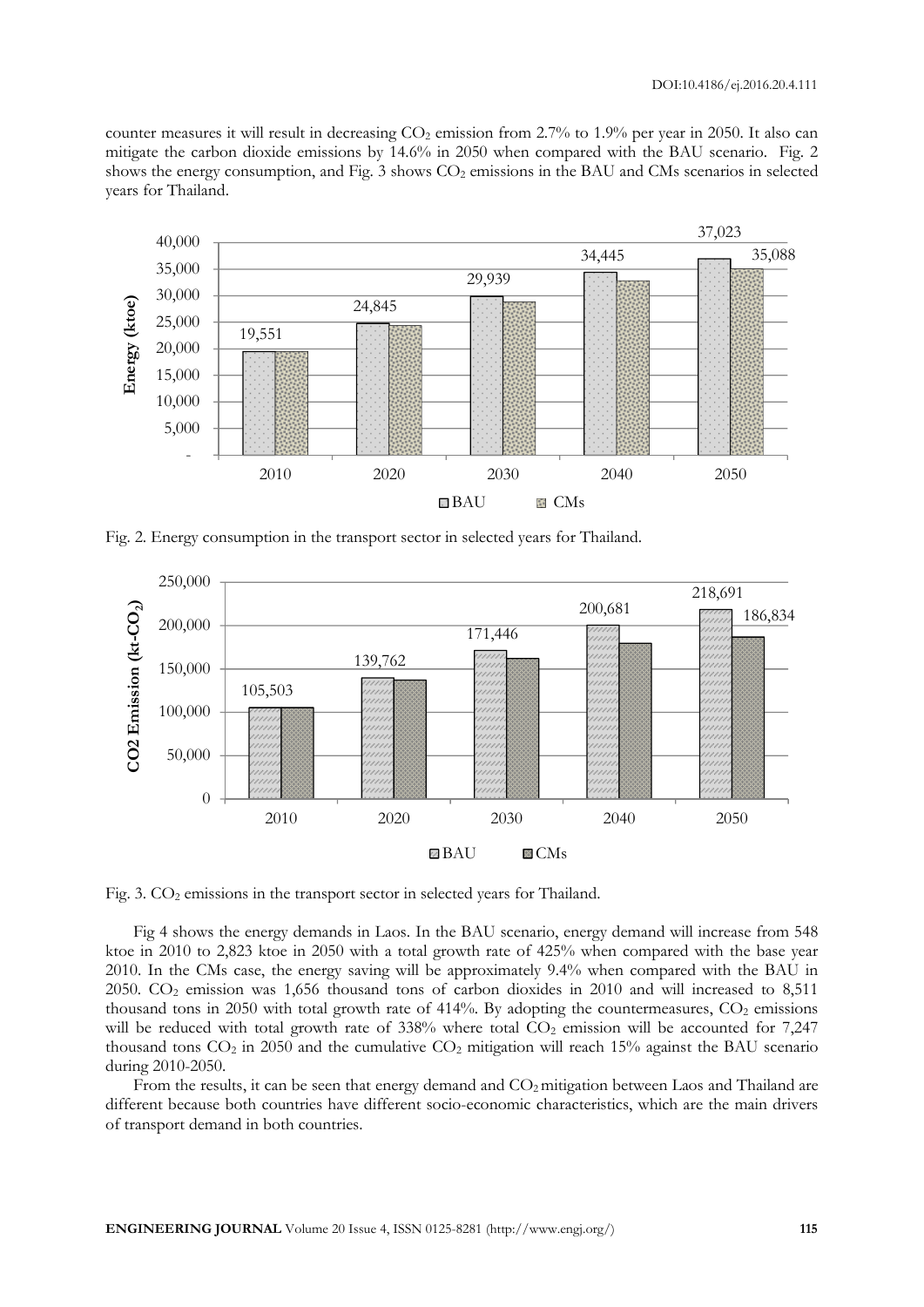

Fig. 4. Energy consumption in the transport sector in selected years for Laos.



Fig. 5. CO<sub>2</sub> emissions in the transport sector in selected years for Laos

#### **3.2. Fuel Composition**

Table 2 and Table 3 show the fuel composition for road transport in Thailand and Laos. It can be seen that in the CMs scenario in the case of Thailand it is not as diversified as in the case of Lao because Thailand already has high diversified fuel mix. The CMs scenario also shows appearance of electricity in fuel mix due to electric vehicle diffusion. On the contrary, Lao road transport sector has only four fuel types. In the CMs scenario, gasoline will decrease from 26.7% to 20.3%. Furthermore, Biomass is dominated in the CMs case with a share of 7.9% while electricity shares of 0.6% in total final consumption in 2050.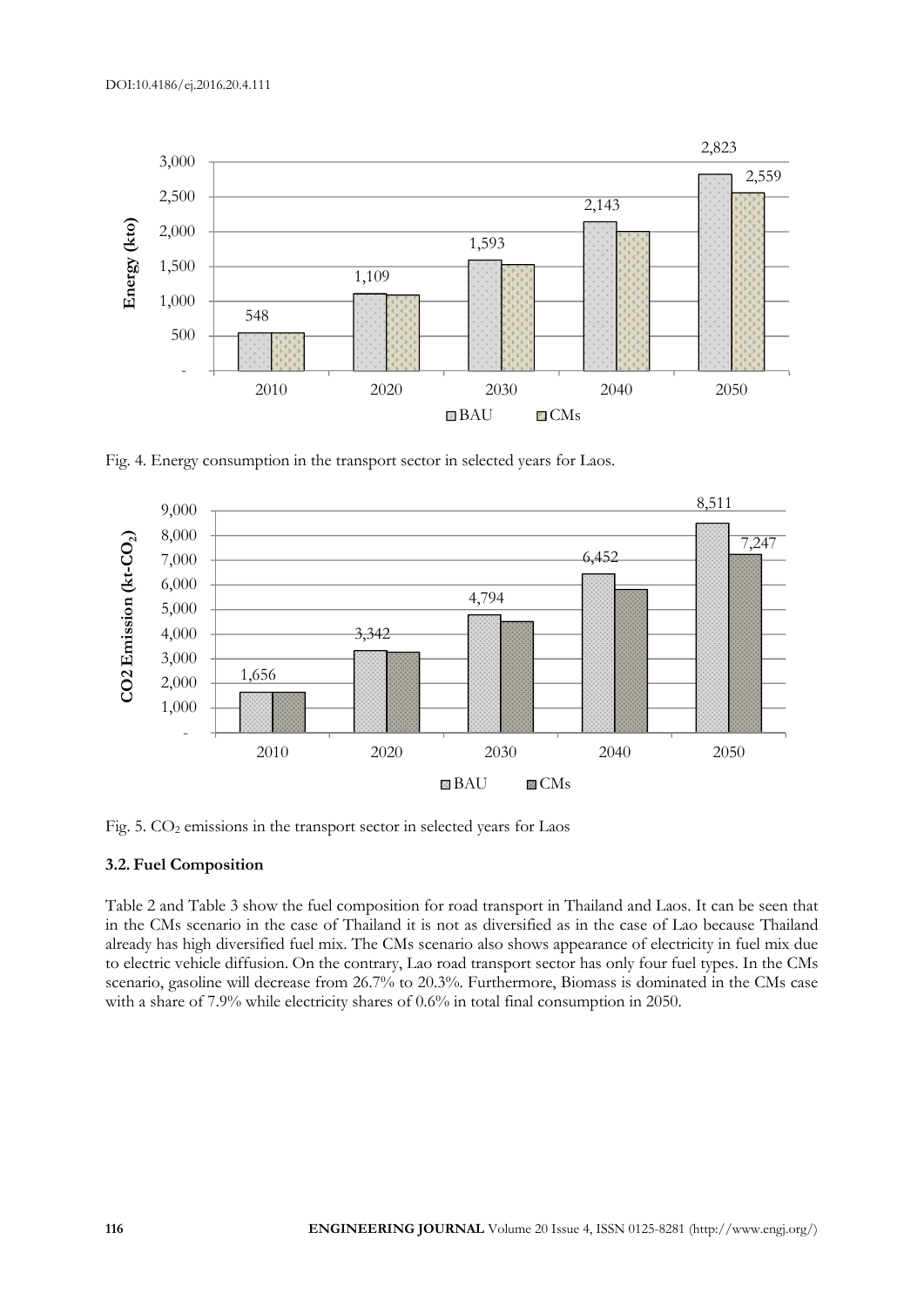Table 2. The fuel mix in the transport sector for Thailand.

|                               | BAU             |                 | CМ             |
|-------------------------------|-----------------|-----------------|----------------|
| Fuel type                     | <b>BAU 2010</b> | <b>BAU 2050</b> | <b>CM 2050</b> |
| Electricity                   | $0.0\%$         | $0.0\%$         | $0.4\%$        |
| Compressed natural gas (CNG)  | $8.9\%$         | $9.9\%$         | $8.7\%$        |
| Gasoline                      | $28.0\%$        | $30.9\%$        | $29.9\%$       |
| Diesel                        | $55.4\%$        | $50.4\%$        | $50.0\%$       |
| Liquefied petroleum gas (LPG) | $4.8\%$         | $5.8\%$         | $4.8\%$        |
| <b>Biomass</b>                | $2.9\%$         | $3\%$           | $6.1\%$        |

Table 3. The fuel mix in the transport sector for Laos.

|                | <b>BAU</b> | CM-L     |           |
|----------------|------------|----------|-----------|
| Fuel type      | BAU 2010   | BAU 2050 | CM-L 2050 |
| Electricity    | $0.0\%$    | $0.0\%$  | $0.6\%$   |
| Gasoline       | $25.5\%$   | $26.7\%$ | $20.3\%$  |
| Diesel         | 74.5%      | $73.3\%$ | $71.3\%$  |
| <b>Biomass</b> | $0.0\%$    | $0.0\%$  | $7.9\%$   |

#### **4. Conclusion**

This paper analyses  $CO<sub>2</sub>$  mitigation potential in the transport sector for Laos and Thailand by the effectiveness of policy packets/countermeasures (CMs) where they include the modal shift, fuel switching and advanced technology. The CMs scenario is modelled for Thailand and results show reduction in energy consumption and  $CO<sub>2</sub>$  emissions. The total energy consumption will increase from 19,551 ktoe in 2010 to 37,023 ktoe in 2050, with a growth rate of 89%. CMs scenario, the energy consumption in counter measures will be reduced by 1,935 ktoe resulting in  $CO<sub>2</sub>$  mitigation of 32 Mt-CO<sub>2</sub>. For Laos, the total energy consumption will increase from 548 ktoe in 2010 to 2,823 ktoe in 2050, with a growth rate of 425%. In the CMs scenario, the energy consumption will be reduced by 264 ktoe resulting in  $CO<sub>2</sub>$  mitigation of 1.3 Mt-CO2.

#### **Acknowledgement**

Authors would like to thank Sirindhorn International Institute of Technology (SIIT), Thammasat University for the provision of "Excellent Foreign Students (EFS)" scholarship and also would like to thank Stockholm Environment Institute (SEI) for the supports on "LEAP" software.

#### **Reference**

- [1] J. Javid, R., A. Nejat, and K. Hayhoe, "Selection of CO2 mitigation strategies for road transportation in the United States using a multi-criteria approach," *Renewable and Sustainable Energy Reviews*, vol. 38, pp. 960-972, 2014.
- [2] S. Selvakkumaran, and B. Limmeechokchai, "Comparative analyses of low carbon measures in the transport: the case of Thailand and Sri Lanka," *International conference and utility exhibition 2014 on green energy for substainable development*, Pattaya City, Thailand. pp. 1-8, 2014.
- [3] World Bank, World development idicators (Thailand), 2013. Available from: http://data.worldbank.org/country/thailand.
- [4] Statistics Sub-Division, T.a.P.G., Land Transport Management Bureau, Department of Land Transport, "Number of vehicle registered in Thailand," 2013. Available from: http://vigportal.mot.go.th/portal/site/PortalMOTEN/menuitem.fb4c866ede3f942d6a48be80506001 ca/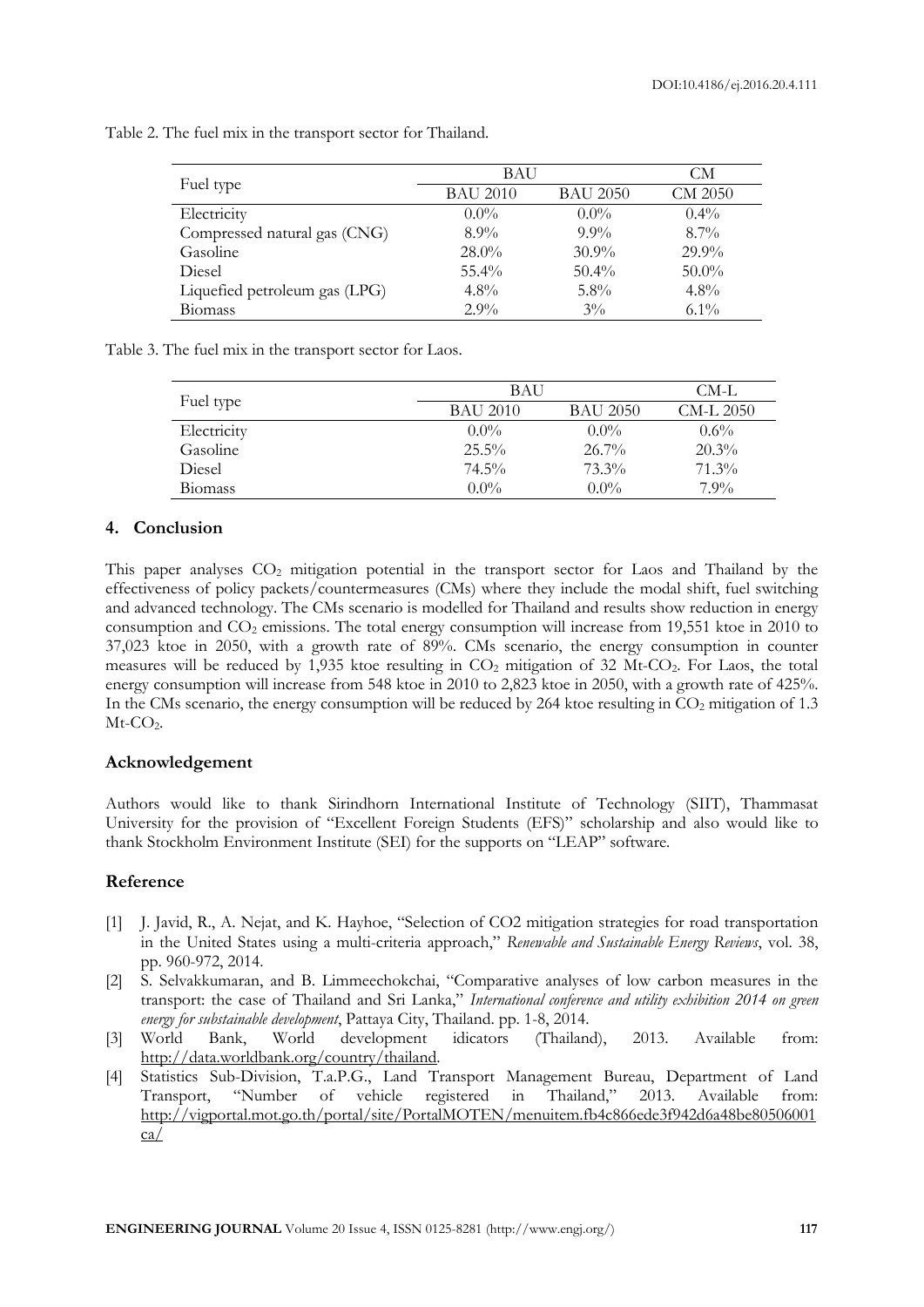- [5] S. Selvakkumaran, and B. Limmeechokchai, "Low carbon society scenario analysis of transport sector of an emerging economy - The AIM/Enduse modelling approach," *Energy Policy*, vol. 81, pp. 199-214, 2015.
- [6] Department of Transport, "Number of vehicle registered in Laos," 2014, Ministry of Public Works and Transport, Lao PDR: Vientiane, Lao PDR.
- [7] L. S. Bureau, "Lao statistics year book," 2013. Available from: http://www.nsc.gov.la/index.php?option=com\_content&view=article&id=83&Itemid=117.
- [8] International Energy, and SourceOecd, "World energy outlook special report Southeast Asia energy outlook," 2013. Available from: http://public.eblib.com/choice/publicfullrecord.aspx?p=474031.
- [9] JGSEE, "Thailand Greenhouse Gas Inventory," The Joint Graduate School of Energy and Enviroment, office of National Resource and Environment, Ministry of National Resources and Environment: Bangkok, Thailand, 2010.
- [10] DEDE, "Annual report: Thailand energy situation," 2010. Available from: http://www.eppo.go.th/index-E.html.
- [11] R. Danièle, "Short-term energy outlook," energieclimat, 2012.
- [12] H. Tureker, S. Bacha, and D. Chartroux, "Impact of Plug-in Hybrid Electric Vehicles (PHEVs) on the French electric grid," *Innovative Smart Grid Technologies Conference Europe (ISGT Europe), IEEE PES2010*, IEEE: Gothenburg p. 1-8, 2010.
- [13] R. Shabbir, and S. S. Ahmad, "Monitoring urban transport air pollution and energy demand in Rawalpindi and Islamabad using leap model," *Energy*, vol. 35, no. 5, pp. 2323-2332, 2010.
- [14] Japan International Cooperation Agency, L.M.o.P.W.a.T., "Basic data collection study on lowemission public transport system in Lao PDR," Ministry of Public Works and Transport: Vientiane, Lao PDR, 2012.
- [15] V. Phonekeo, "Electic vehicle as a transport option for Vientiane: Impact on transport energy demand and GHG emission and implications for electric planning," School of Environment, Resources and Development, Asia Institute of Technology (AIT). Asia Institute of Technology Library, Bangkok, Thailand, p. 100, 2013.
- [16] N. Sritong, K. Promjiraprawat, and B. Limmeechokchai, "CO2 mitigation in the road transport sector in Thailand: Analysis of energy efficiency and bio-energy," *Energy Procedia*, vol. 52, pp. 131-141, 2014.
- [17] G. Jimenez, and J.M. Flores, "Reducing the CO<sub>2</sub> emissions and the energy dependence of a large city area with zero-emission vehicles and nuclear energy," *Progress in Nuclear Energy*, vol. 78, pp. 396-403, Jan. 2015.
- [18] A. Gambhir, L. K. C. Tse, D. Tong, and R. Martinez-Botas, "Reducing China's road transport sector CO2 emissions to 2050: Technologies, costs and decomposition analysis," *Applied Energy*, vol. 157, pp. 905-917, Nov. 2015.